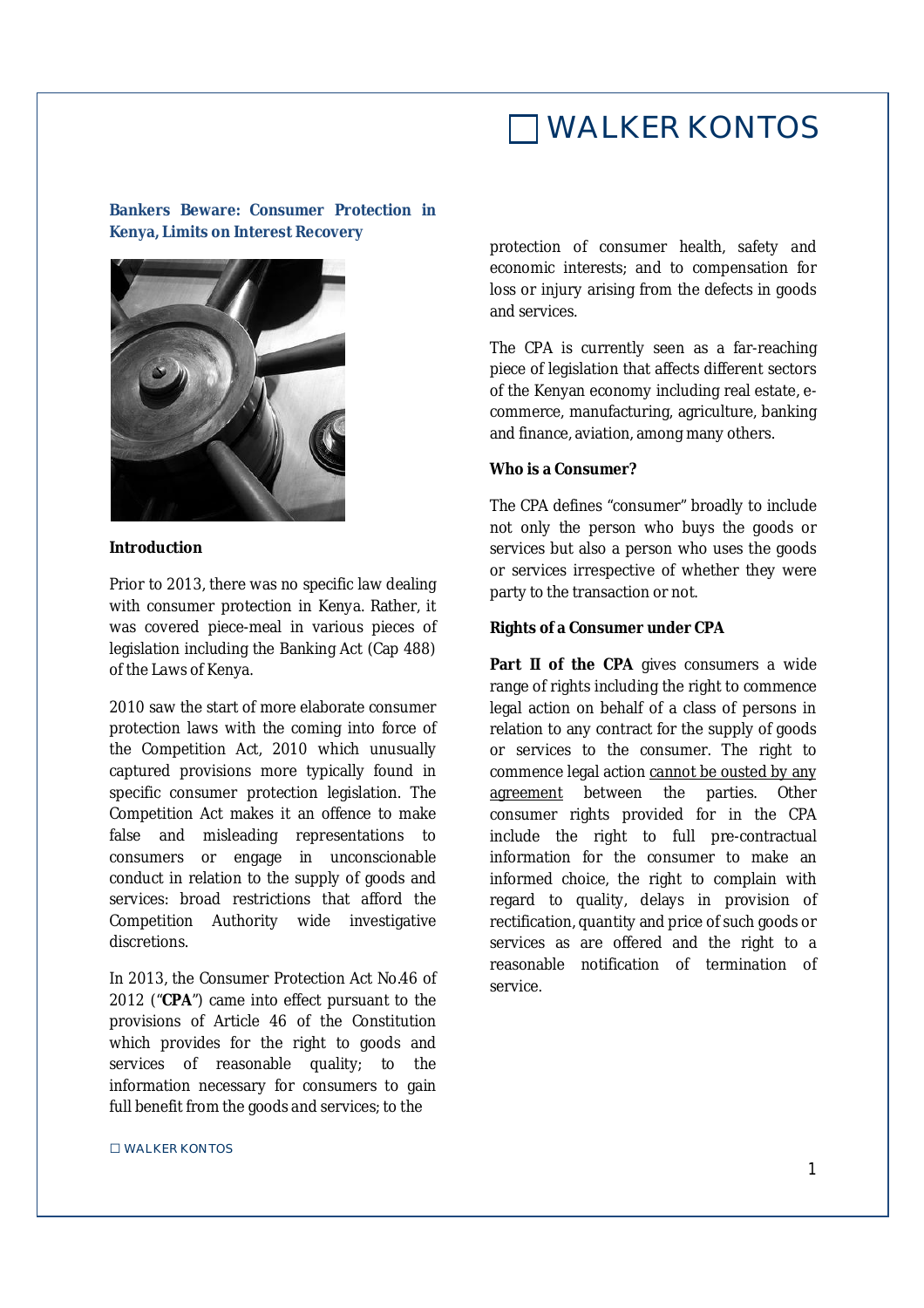# WALKER KONTOS

## **CPA & the Banking and Finance industry**

**Part VII of the CPA** specifically deals with credit agreements, defined as a consumer agreement under which a lender extends credit or lends money to a borrower but does not include a facility under which a lender extends credit or lends money on the security of a mortgage over real property. This means that to the extent that the facility agreement is unsecured, (and in particular is not secured by a charge over immovable property), it would constitute a "credit agreement" for the purposes of the CPA. Of particular note is: following the enactment of new land legislation in Kenya, the law no longer provides for security in the form of "mortgages", but rather "charges". While in practice these two instruments have much the same effect and share similar DNA – in terms of provisions for sale under statutory power – they are, strictly speaking, different animals. Given that statute effectively replaced "mortgages" at much the same time as the CPA came into force, the logical proposition is that a loan agreement which provides for the lending of money on the security of a charge over real property, is not a credit agreement for purpose of the CPA. However, this remains untested in Kenyan courts and remains a source of anxiety in the sector.

# **Quirks faced by the Banking & Finance industry**

The CPA has definitely set the ball rolling in the banking and finance industry where the CPA seeks to afford a consumer with sufficient protection in relation to a credit agreement. Headline items include the following:-

 Pre-payment charges - a borrower is entitled to pay the full outstanding balance under a credit agreement at any time without any prepayment charges

### □ WALKER KONTOS

or penalties. A borrower is also entitled to prepay a portion of the outstanding balance on any scheduled repayment date or on a monthly basis without prepayment charge or penalty. Furthermore where a borrower repays the full outstanding amount of a fixed credit, the lender is obliged to refund a portion of the cost of borrowing (paid by the borrower or added to the outstanding balance) excluding (i) interest payments and (ii) prescribed charges (which have not yet been prescribed).

- Notice on deferment of payment where a lender invites a borrower to defer making payment the lender must disclose whether or not interest would accrue on the unpaid amount and if such interest is accruing the lender must disclose the interest rate, in the absence of which the Lender is treated as having waived the interest.
- Default charges a lender is not entitled to impose on a borrower under a credit agreement default charges other than (a) reasonable charges in respect of legal costs that the lender incurs in collecting or attempting to collect a required payment by the borrower under the agreement; (b) reasonable charges in respect of costs including legal costs, that the lender incurs in realising a security interest or protecting the subject-matter of a security interest after default under the agreement, or (c) reasonable charges reflecting the costs that the lender incurs because a cheque or other